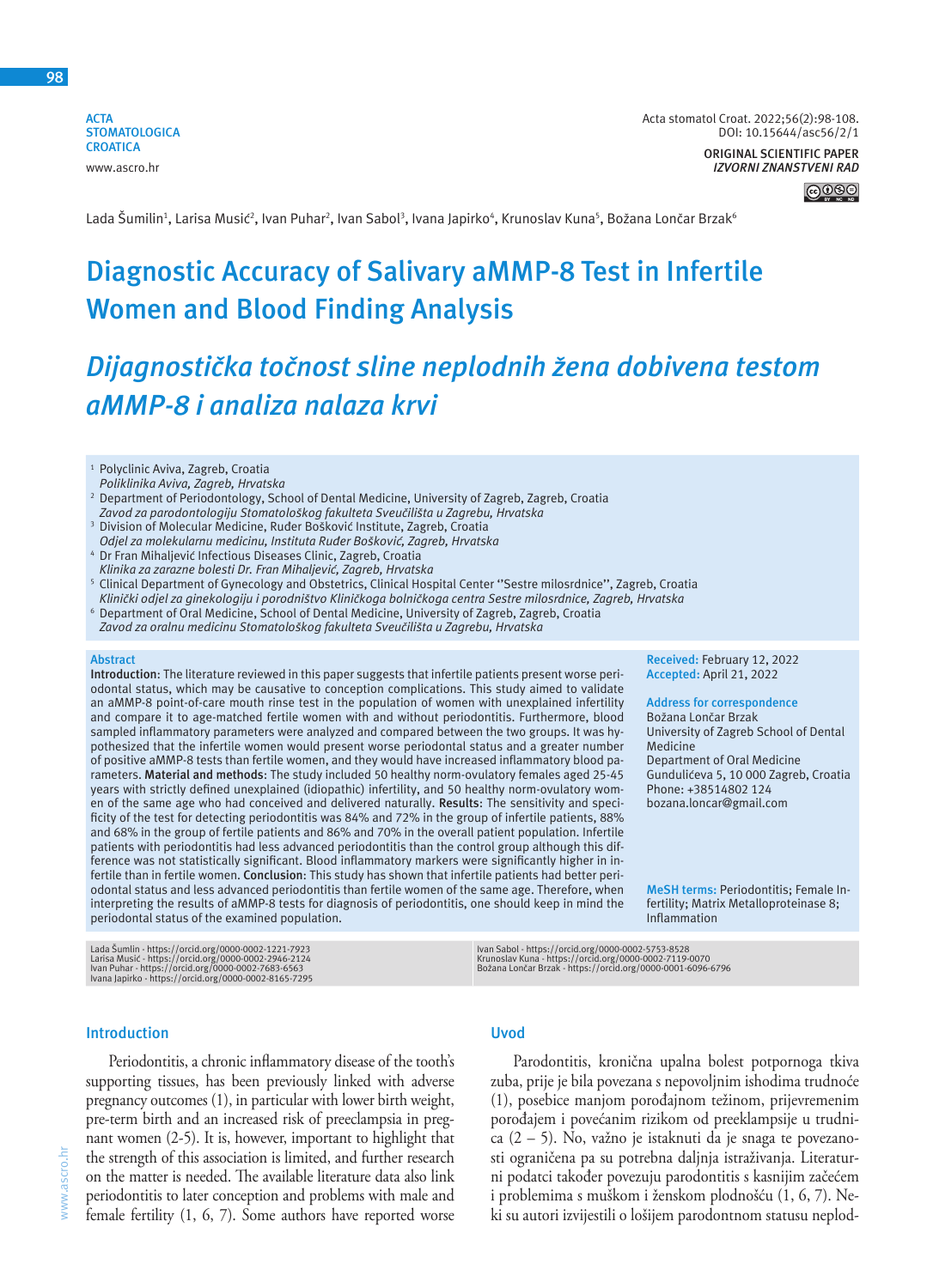periodontal status in infertile patients and suspected that this is a factor that complicates conception (5, 8-12).

One of the hypothesized mechanisms on the association between periodontitis, fertility and adverse pregnancy outcomes is the effect of inflammatory mediators associated with periodontitis at the level of the endometrium and embryo implantation site. Furthermore, the systemic inflammatory response that develops in some women with periodontitis may be causative to recurrent miscarriages and infertility (1).

Periodontal infection-induced cytokines and proteolytic enzymes destroy the gingival tissues and cause persistent silent systemic inflammation. This is reflected by the activation of matrix metalloproteinase-8 (MMP-8), the salivary enzyme responsible for the destruction of periodontal collagen fibers and is directly associated with periodontal inflammation (13, 14). The clinical periodontal diagnostic procedure may present as time-consuming, as it includes comprehensive clinical periodontal charting with measurement of various indices and is complemented with the radiographic examination. Point-of-care (PoC) chair-side tests were developed to rapidly detect elevated aMMP-8 in a sampled mouth rinse or gingival sulcus fluid to discriminate periodontally healthy from periodontally diseased individuals (15, 16). With a high sensitivity of 90% and specificity of 70-85% (16, 17), the results of PoC tests are comparable with more expensive and complicated tests such as immunofluorometric assay (IFM-NA) and Dento ELISA (Enzyme-linked immunosorbent assay). All these tests selectively identify the activated form of MMP-8 (aMMP-8) using the same aMMP-8 antibody and correlate well with each other. A study by Nwhator et al. (7) has shown a significant association between poor oral hygiene and/or periodontitis and subnormal sperm count. Furthermore, they have demonstrated that the use of MMP-8 PoC chair-side test overcame deficiencies of CPITN index (Community Periodontal Index of Treatment Needs) with reported 96% sensitivity for poor oral hygiene, 95% sensitivity for chronic periodontitis and 82.6% sensitivity for bleeding on probing. However, these numbers were decreased in patients with better oral hygiene or periodontal status. Recently published studies have also shown that the aMMP-8 test has certain limitations and that its sensitivity and specificity increases with the level of periodontitis (18, 19).

Subclinical chronic systemic inflammation ("low-grade chronic inflammation") is a condition characterized by elevated levels of inflammatory markers such as C-reactive protein (CRP), tumor necrosis factor  $α$  (TNF- $α$ ), and various interleukins (IL) (20). It is considered one of the etiopathogenetic mechanisms of idiopathic infertility (1). Several studies have investigated the role of hematological parameters such as complete blood count (CBC), leukocyte count (L), neutrophils (N), neutrophil-to-lymphocyte ratio (NLR), platelet-to-lypmphocyte ratio (PLR) and mean platelet volume (MPV) in the etiopathogenesis of infertility of unknown cause, and their impact on the results of IVF procedures (21- 23). It seems that parameters such as lymphocytes, PLR and MPV could play a role in predicting the success of IVF procedures. Thus, several studies that included subjects treated for idiopathic infertility presented lymphocytes as positive prenih pacijenata i posumnjali da je to čimbenik koji otežava začeće (5, 8 – 11).

Jedan od pretpostavljenih mehanizama o povezanosti parodontitisa, plodnosti i nepovoljnih ishoda trudnoće jest učinak upalnih medijatora povezanih s parodontitisom na razini endometrija i mjesta implantacije embrija. Nadalje, sustavni upalni odgovor koji se pojavljuje u nekih žena s parodontitisom može biti uzrok ponavljajućih pobačaja i neplodnosti (1).

Citokini i proteolitički enzimi izazvani parodontnom infekcijom uništavaju tkivo gingive i uzrok su trajne tihe sistemske upale. To se odražava aktivacijom matriksne metaloproteinaze-8 (MMP-8), enzima sline odgovornoga za uništavanje parodontnih kolagenih vlakana i izravno povezanoga s parodontnom upalom (14). Klinički parodontološki dijagnostički postupak može biti dugotrajan jer uključuje sveobuhvatan klinički parodontološki dijagram s mjerenjem različitih indeksa i nadopunjen je radiološkim pregledom. *Point-of-care* (PoC) testovi na mjestu skrbi o pacijentici razvijeni su za brzo otkrivanje povišenoga aMMP-8 u ispirku usne šupljine ili tekućini gingivalnoga sulkusa kako bi se razlikovalo pojedince koji su parodontno zdravi od parodontno bolesnih (15, 16). Uz visoku osjetljivost od 90 % i specifičnost od 70 do 85 % (16, 17), rezultati PoC testova mogu se usporediti sa skupljim i kompliciranijim testovima kao što su imunofluorometrijski test (IFMNA) i Dento ELISA (enzimski imunosorbentni test). Svi ti testovi selektivno identificiraju aktivirani oblik MMP-8 (aMMP-8) korištenjem istoga aMMP-8 antitijela i uzajamno dobro koreliraju. Istraživanje Nwhatora i suradnika (7) pokazalo je značajnu povezanost između loše oralne higijene i/ili parodontitisa i subnormalnoga broja spermija. Nadalje, pokazali su da je korištenje MMP-8 PoC testa na mjestu skrbi o pacijentici prevladalo nedostatke CPITN indeksa (engl. *Community Parodontal Index of Treatment Needs*) s opaženom 96-postotnom osjetljivošću za lošu oralnu higijenu, 95-postotnom osjetljivošću za kronični parodontitis i 82,6-postotnom osjetljivošću za krvarenje pri sondiranju. Međutim, ti su brojevi bili niži u pacijentica s boljom oralnom higijenom ili parodontnim statusom. U nedavno objavljenim studijama također se ističe da test aMMP-8 ima određena ograničenja te da se njegova osjetljivost i specifičnost povećavaju s težinom parodontitisa (18, 19).

Supklinička kronična sistemska upala (*kronična upala niskoga* stupnja) stanje je koje karakteriziraju povišene razine upalnih biljega (markera) kao što su C-reaktivni protein (CRP), faktor tumorske nekroze α (TNF-α) i različiti interleukini (IL) (20). Smatra se jednim od etiopatogenetskih mehanizama idiopatske neplodnosti (1). Autori nekoliko studija istraživali su ulogu hematoloških parametara kao što su kompletna krvna slika (KKS), broj leukocita (Leu), neutrofili (Neu), omjer neutrofila i limfocita (NLR), omjer trombocita i limfocita (PLR) i srednji volumen trombocita (MPV) u etiopatogenezi neplodnosti nepoznata uzroka i njihov utjecaj na rezultate postupaka fertilizacije *in vitro* (engl. *in vitro fertilization* – IVF) (21 – 23). Čini se da bi parametri kao što su limfociti, PLR i MPV mogli biti važni u predviđanju uspjeha IVF postupaka. Zato su u nekoliko studija s ispitanicama liječenima od idiopatske neplodnosti limfociti istaknuti kao po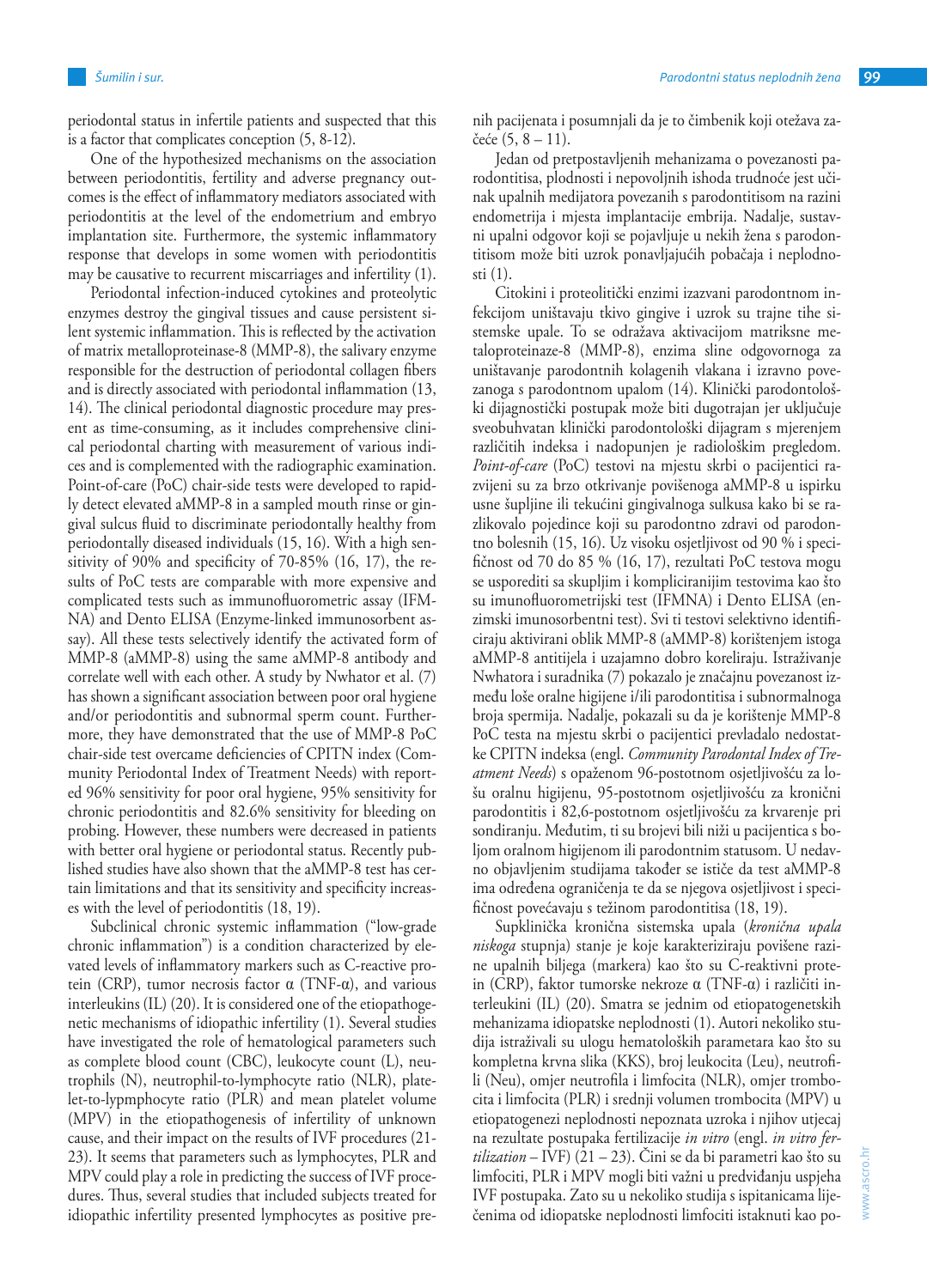dictive markers for fertilization and PLR as negative markers for implantation rates (22, 23). Platelet-to-lymphocyte ratio (PLR) and neutrophil-to-lymphocyte ratio (NLR) are cheap and reliable biomarkers of inflammation that have been used in many different diagnoses (24, 25).

This study aimed to validate an aMMP-8 point-of-care mouth rinse test in a population of women with idiopathic infertility compared to age-matched fertile women with and without periodontitis. In addition, inflammatory parameters in the sampled blood of infertile and fertile women were compared. It was hypothesized that infertile women would have worse periodontal status and a greater number of positive MMP-8 tests than fertile women, and that they would have increased inflammatory parameters in the blood.

#### **Material and methods**

This cross-sectional study was part of a doctoral dissertation study, approved by the Ethics Committee, School of Dentistry, University of Zagreb, Croatia (approval number: 05-PA-15-11/2017.) and institutional review board of "Sestre milosrdnice" University Hospital, Zagreb. The research was registered at the U.S. National Institutes of Health (clinicaltrials.gov) (trial identifier: NCT03542630). Each patient signed informed consent according to the Declaration of Helsinki. The study included 50 healthy norm-ovulatory females aged 25-45 years with strictly defined unexplained infertility attending the reproduction unit of "Sestre milosrdnice" University Hospital, Zagreb, Croatia, and 50 healthy norm-ovulatory women of the same age who conceived and delivered naturally. All subjects attended the Department of Oral Medicine, School of Dental Medicine, University of Zagreb, for clinical periodontal evaluation and aMMP-8 testing between February 2018 and December 2020. The sample size was determined based on the research of Lorenz et al. (26). According to the results of their study which have shown the percentage of positive samples of 8.6% (3/35) in the healthy group and 40% (14/35) in the group with periodontitis, it was calculated that 25 samples per each group of subjects were needed to provide an 81% power. The research plan was delivered in oral and written form, and informed consent was received from each participant before the enrolment. Medical and dental histories were obtained from each participant.

Inclusion criteria for women with unexplained infertility were: 1) age between 25 and 45 years; 2) normal ovulatory function; 3) tubal patency; 4) normal semen analysis of a male partner; 5) AMH (Anti-Müllerian hormone) values between 15 and 48pmol/l and 6) attempt to conception for the duration of at least one year. Exclusion criteria were specified according to conditions mentioned above and on evidence of autoimmune, metabolic diseases and diabetes since these diseases may increase MMP-8 values. Inclusion criteria for the control group were: 1) age between 25 and 45 years; 2) having conceived and delivered naturally; 3) without evidence of autoimmune, metabolic diseases and diabetes. None of the participants was prescribed or was taking medications such as contraceptives, steroid hormones, insulin-sensitizing

zitivni prediktivni biljezi (markeri) za oplodnju i PLR-i kao negativni biljezi za stope implantacije (22, 23). Omjer trombocita i limfocita (PLR) te omjer neutrofila i limfocita (NLR) jeftini su i pouzdani biomarkeri upale koji se koriste u mnogim različitim dijagnozama (24, 25).

Svrha ove studije bila je validirati aMMP-8 test iz ispirka usne šupljine u populaciji žena s idiopatskom neplodnošću u usporedbi s plodnim ženama odgovarajuće dobi s parodontitisom i bez njega. Uz to, uspoređeni su upalni parametri iz krvi neplodnih i plodnih žena. Pretpostavljali smo da će neplodne žene imati lošiji parodontni status i veći broj pozitivnih testova MMP-8 od plodnih žena i povišene upalne parametre u krvi.

#### **Materijal i metode**

Ovo presječno istraživanje dio je doktorske disertacije i odobrili su ga Etički odbor Stomatološkog fakulteta Sveučilišta u Zagrebu (broj odobrenja: 05-PA-15-11/2017.) i Etičko povjerenstvo Kliničkoga bolničkoga centra Sestre milosrdnice u Zagrebu. Istraživanje je registrirano u američkome Nacionalnom institutu za zdravlje (clinicaltrials.gov) (identifikator istraživanja: NCT03542630). Svaka pacijentica potpisala je informirani pristanak prema Helsinškoj deklaraciji. Istraživanjem je bilo obuhvaćeno 50 zdravih žena s urednim ovulacijskim ciklusom u dobi od 25 do 45 godina i strogo definiranom neobjašnjivom neplodnošću na Odjelu za reprodukciju KBC-a Sestre milosrdnice i 50 zdravih žena u istoj dobi s urednim ovulacijskim ciklusom koje su zatrudnjele i rodile prirodnim putom. Sve su ispitanice od veljače 2018. godine do prosinca 2020. dolazile u Zavod za oralnu medicinu Stomatološkog fakulteta Sveučilišta u Zagrebu radi kliničke parodontološke evaluacije i testiranja aMMP-8. Veličina uzorka temelji se na radu Lorenza i suradnika (26). Prema rezultatima njihove studije, pozitivan nalaz imalo je 8,6 % (3/35) ispitanica u zdravoj skupini i 40 % (14/35) u skupini s parodontitisom te je izračunato da je za 81 % snage potrebno 25 uzoraka iz svake skupine. Plan istraživanja objašnjen je ispitanicama u usmenom i pisanom obliku, a prije uključivanja svaka je potpisala informirani pristanak. Također je od svih zatražena i dobivena medicinska i stomatološka anamneza.

Kriteriji za uključivanje u studiju o neobjašnjivoj neplodnosti bili su: 1) dob između 25 i 45 godina; 2) uredni ovulacijski ciklusi; 3) uredna prohodnost jajovoda; 4) uredan nalaz spermiograma; 5) vrijednost anti-Müllerova hormona (AMH) između 15 i 48 pmol/L: 6) nezaštićeni odnosi dulje od godinu dana bez postizanja trudnoće.

Kriteriji za nesudjelovanje definirani su prema gore navedenim značajkama i prisutnošću metaboličkih i autoimunih bolesti te dijabetesa zato što navedena stanja mogu povisiti razinu MMP-8.

Kriteriji za kontrolnu skupinu su: 1) dob između 25 i 45 godina; 2) u anamnezi uredna spontana trudnoća i porođaj; 3) nepostojanje metaboličkih i autoimunih bolesti te dijabetesa.

Nijedna sudionica studije nije uzimala kontraceptive, steroidne hormone, inzulin-senzitizirajuće lijekove, antibiotike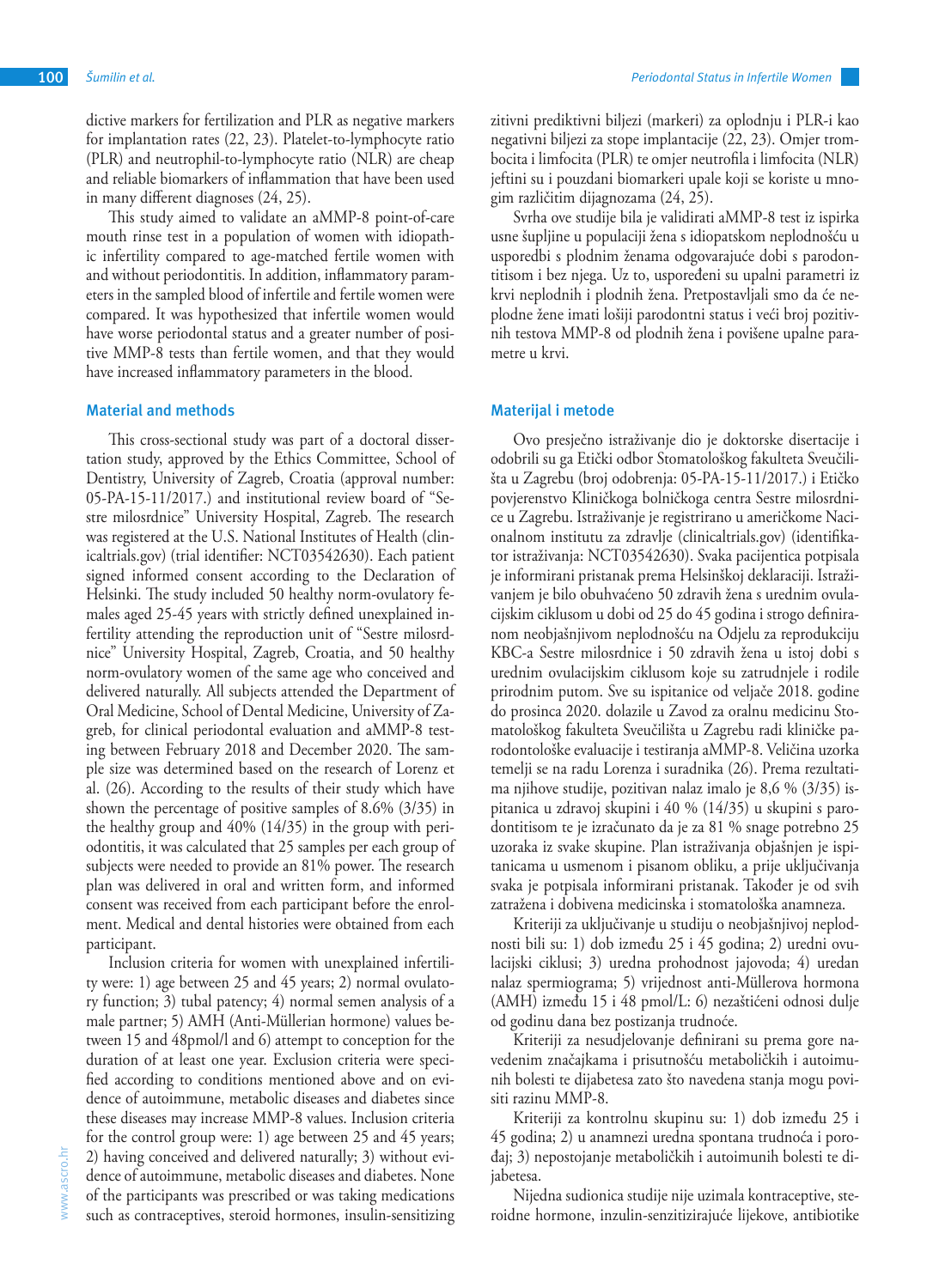drugs, antibiotics and anti-inflammatory drugs that could affect the periodontal status within six months before the inclusion in the study.

Upon confirmation of enrolment eligibility in the study, all participants were screened for periodontitis during a clinical examination. Periodontal examination was performed by two mutually calibrated periodontists (L.M. and I.P.) Plaque index (PI, calculated as full-mouth plaque score – FMPS), bleeding on probing (BOP, calculated as full-mouth bleeding score – FMBS), gingival recession (REC) and periodontal probing depth (PPD) were determined at six sites per tooth, excluding third molars. All parameters were determined using a standard periodontal probe (PCP UNC15, Hu-Friedy Chicago, IL, USA). The staging of periodontitis was determined based on the latest 2018 classification of periodontal diseases and conditions (27). Periodontal Inflammed Surface Area (PISA), as an indicator of the systemic inflammatory burden of periodontitis (28, 29), was calculated for all patients using a calculator within an Excel spreadsheet, available on the website www.parsprototo.info for research use. The calculation was done using CAL (clinical attachement loss), REC (gingival recession) and BOP values for each tooth, as previously described (28). A total PISA was calculated through the sum of PISAs of each individual tooth.

Clinical parameters were compared for all infertile and fertile patients with positive and negative aMMP-8 test results to perform test validation. Half of the participants were diagnosed with periodontitis in both groups, while the other half of them were diagnosed as those without periodontitis. A matrix metalloproteinase 8 (MMP-8) point-of-care (PoC) chair-side test (Periosafe, Dentognostics GmbH, Jena, Germany) was done from mouth rinse samples. After they had received specific rinsing instructions as specified by the manufacturer, the mouth rinse from participants was filtered into a test cassette and examined after 5 minutes. One line on the test device indicated that the test was performed successfully, and the result was negative. The result was positive if two lines were observed, indicating an elevated risk for periodontitis**.** The results were observed as positive irrespective of whether the line was light (low-risk), or dark (high risk) in color (30).

Biochemical findings from infertile and fertile patients, i.e. complete blood count, differential blood count, blood glucose, erythrocyte sedimentation rate, C-reactive protein, fibrinogen and liver tests, were compared to determine the inter-group differences. Infertile women had their findings done due to processing procedures for infertility. For blood findings, the fertile women were referred to a private laboratory, free of charge.

#### Statistical analysis

Data were collected in MS Excel spreadsheets and statistical analysis was done in Medcalc (v11.4) program. Data were summarized with a mean (± standard deviation SD) or median and interquartile range (IQR) depending on the normality of the distribution. The normality of the distribution of the collected data was determined by the Kolmogorov-Smirnov test with or without logarithmic data i protuupalne lijekove posljednjih šest mjeseci prije uključivanja u studiju, zbog mogućega utjecaja na stanje parodonta.

Nakon što su zadovoljeni svi uvjeti za uključivanje u istraživanje, ispitanice su obavile klinički pregled da bi se ustanovilo postoje li znakovi parodontne bolesti. Parodontološki pregled obavila su dva međusobno kalibrirana parodontologa (L. M. i I. P.). Indeks plaka (engl. *plaque indeks* – PI, izračunat kao iznos plaka na razini cijelih usta), krvarenje pri sondiranju (engl. *bleeding on probing* – BOP izračunato kao iznos krvarenja na razini cijelih usta; engl. *full mouth bleeding score* –FMBS) i klinička dubina sondiranja (engl. *probing depth* – PD) ispitivali su se na šest mjesta na svakom zubu, isključujući treće kutnjake. Svi parametri određivani su standardnom parodontološkom sondom (PCP UNC15, Hu-Friedy Chicago, IL, SAD). Gradacija parodontitisa određena je na temelju najnovije klasifikacije parodontnih bolesti i stanja iz 2018. godine (27). Površina parodonta zahvaćena upalom (engl. *Periodontal Inflammed Surface Area* – PISA), kao indikator sistemskoga upalnoga opterećenja parodontitisa (28, 29), izračunata je za sve pacijentice upotrebom kalkulatora unutar Excel tablice dostupne na mrežnoj stranici www.parsprototo.info za istraživačke svrhe. Izračun je rađen s pomoću vrijednosti kliničkoga gubitka pričvrstka (engl. *clinical attachment loss* – CAL), gingivne recesije (engl. *gingival recession* – REC) i krvarenja pri sondiranju za svaki zub, kao što je već opisano (28). Ukupna PISA izračunata je na temelju zbroja PISA svih zuba.

Klinički parametri uspoređeni su za sve neplodne i plodne pacijentice s pozitivnim i negativnim rezultatom testa aMMP-8 da bi se test validirao. Polovini sudionica u obje grupe dijagnosticiran je parodontitis, a druga polovina nije ga imala. Svima u istraživanju određena je matriksna metaloproteinaza-8 (MMP-8) iz ispirka usne šupljine s pomoću brzoga a-MMP8 *point of care* (PoC) testa na mjestu skrbi (Periosafe, Dentognostics GmbH, Jena, Njemačka). Uzorak testa dobiva se prema preporukama proizvođača jednostavnom metodom filtriranja u za to predviđenoj kaseti. Rezultat se očitava poslije pet minuta. Jedna crtica na testu znači da je test ispravno primijenjen i da je negativan. Dvije crtice pokazuju da je nalaz pozitivan i označavaju povećani rizik od parodontitisa. Test se smatrao pozitivnim i u slučaja kada je druga crtica bila manjeg intenziteta od kontrolne (30).

Biokemijski nalazi neplodnih i plodnih pacijentica, tj. kompletna krvna slika, diferencijalna krvna slika, glukoza u krvi, sedimentacija eritrocita, C reaktivni protein, fibrinogen i jetreni testovi uspoređeni su da bi se odredile razlike među grupama. Neplodne žene imale su te nalaze zbog postupka obrade za neplodnost, a plodne su upućene u privatni laboratorij da ih naprave besplatno.

## Statistička analiza

Podatci su prikupljeni u MS Excel tablicama, a statistička analiza obavljena je u Medcalc (v11.4) programu. Podatci su sumirano prikazani sa srednjom vrijednošću (+- standardna devijacija SD) ili medijanom i interkvartilnim rasponom (IQR), ovisno o normalnosti distribucije. Normalnost distribucije prikupljenih podataka određena je Kolmogorov-Smirnovljevim testom s logaritamskom transformacijom podata-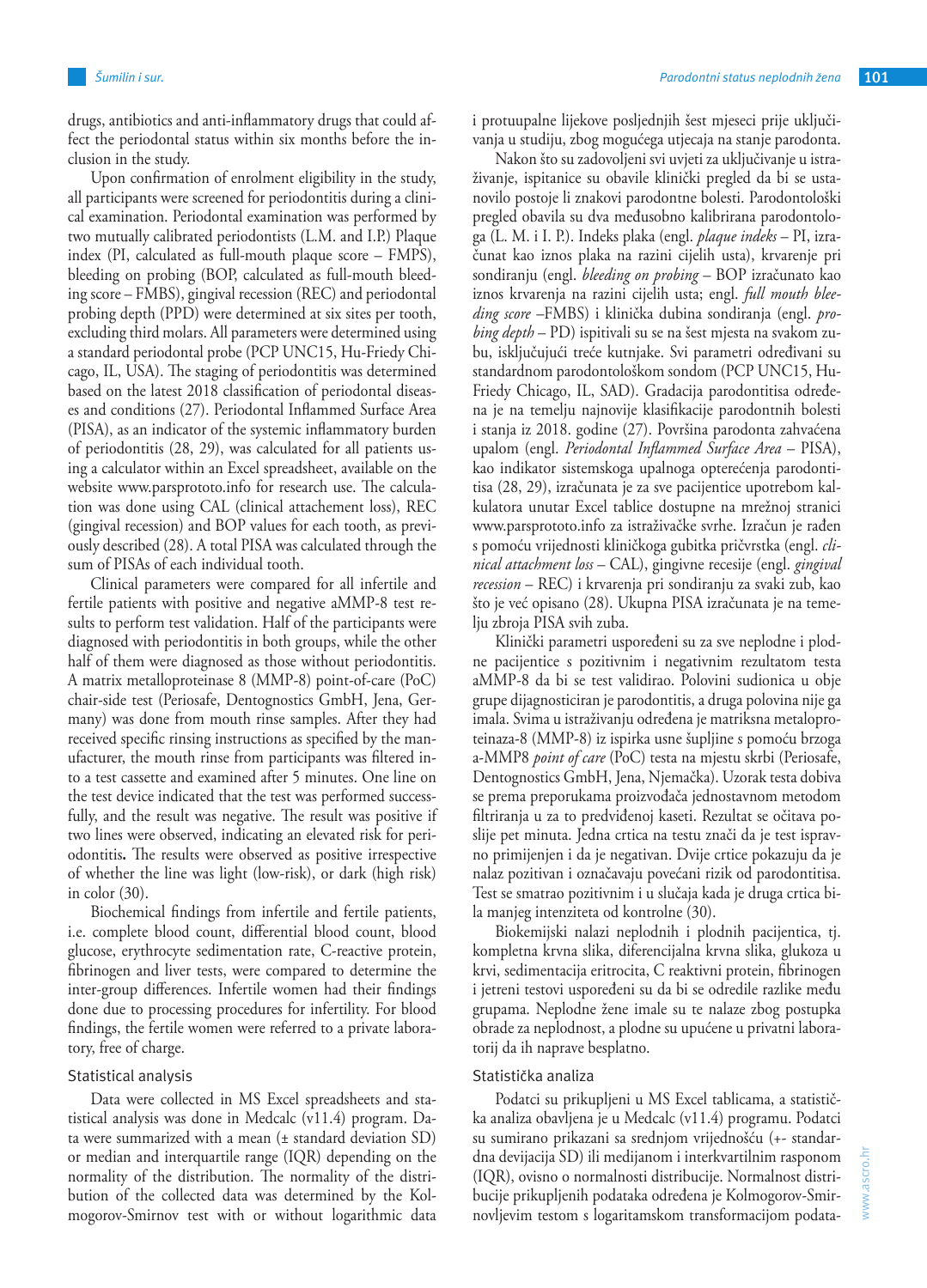transformation. Continuous variables of normal distribution were compared between the two groups by a t-test. Continuous abnormal distribution data were compared by the Mann-Whitney test between the two groups. Categorical variables were compared by the Chi-square or Fischer's test and values were summed by number and percentage. Correlations between variables were examined using the Spearman test. The level of significance was set at  $p \leq 0.05$ .

## **Results**

The outcomes of the aMMP-8 test were compared with different clinical parameters and diagnoses. The sensitivity and specificity of the test for the detection of periodontitis in the group of infertile patients were 84%, and 72%, in the group of fertile patients 88% and 68% and 86% and 70% in the total patient population (Table 1).

The characteristics of infertile and fertile patients based on periodontal findings are shown in Table 2.

In the infertile patients' group, there were 28 positive tests, while in the group of fertile patients, there were a total of 30 positive tests.

Infertile patients with periodontitis presented with a slightly better periodontal status than fertile patients with periodontitis, i.e. they had less advanced periodontitis than the control group. Although the difference was not statistically significant, they had a smaller PISA score and a smaller number of pockets deeper than 4 and 6 mm.

A positive rapid test for MMP-8 significantly correlated with the amount of full-mouth bleeding score (FMBS), the amount of full-mouth plaque score (FMPS), the area of periodontal inflammation (PISA, periodontal inflamed surface area) and the presence of pockets equal to or deeper than 4 and 6 mm (Spearman's correlation coefficient). The correlation was strongest with FMBS, PISA score, and slightly lower with the presence of pockets ≥4 mm, FMPS, and the presence of pockets ≥6 mm.

The sensitivity and specificity of the test depending on the periodontitis stage were also calculated. The result is shown in Table 3.

When assessing patients without periodontitis and moderate [stage II] periodontitis, the test's sensitivity was the lowest, - 75% , compared to 91.30% for the advanced [stage III] periodontitis and 100% for initial [stage I] periodontitis.

The results of blood findings are shown in Table 4.

Data analysis of infertile and fertile subjects found a statistically significant difference in the values of hemoglobin, hematocrit, erythrocytes, MPV, neutrophils, leukocytes, lymphocytes, NLR and PLR. Infertile patients had significantly higher values of hemoglobin, hematocrit, erythrocytes, neutrophils, leukocytes, NLR and PLR. Fertile patients had significantly higher lymphocyte counts and mean platelet volume (MPV).

#### **Discussion**

ka ili bez nje. Kontinuirane varijable normalne distribucije uspoređene su između dviju grupa t-testom. Kontinuirani podatci nenormalne distribucije između dviju grupa uspoređeni su Mann-Whitneyjevim testom. Kategoričke varijable uspoređene su hi-kvadrat ili Fischerovim testom, a vrijednosti sumirane brojem i postotkom. Korelacije među varijablama ispitane su Spearmanovim testa. Za granicu značajnosti uzeta je vrijednost p  $\leq 0.05$ .

## **Rezultati**

Ishodi aMMP-8 testa uspoređeni su s različitim kliničkim parametrima i dijagnozama. Osjetljivost i specifičnost testa za detekciju parodontitisa u skupini neplodnih pacijentica iznosila je 84 i 72 %, u skupini plodnih pacijentica 88 i 68 % te 86 te 70 % u ukupnoj populaciji pacijentica (tablica 1.).

Karakteristike neplodnih i plodnih pacijentica na temelju parodontnoga nalaza prikazane su u tablici 2.

U skupini neplodnih pacijentica ukupno je bilo 28 pozitivnih testova, a u skupini plodnih ukupno 30.

Neplodne pacijentice s parodontitisom imale su nešto bolji parodontološki status nego plodne pacijentice s parodontitisom, odnosno imale su manje uznapredovali parodontitis nego kontrolna skupina. Imale su manju površinu parodontne upale (PISA) i manji broj džepova dubljih od 4 i 6 milimetara, iako razlika nije bila statistički značajna.

Pozitivan brzi test na MMP-8 značajno je korelirao s iznosom krvarenja na razini cijelih usta (engl. *full-mouth bleeding score* – FMBS), iznosom plaka na razini cijelih usta (engl. *fullmouth plaque score* – FMPS), površinom parodontne upale (engl., *periodontal inflamed surface area* – PISA) te prisutnošću džepova jednakih ili dubljih od 4 i 6 milimetara (Spearmanov koeficijent korelacije). Korelacija je bila najsnažnija s iznosom krvarenja na razini cijelih usta te površinom parodontne upale, a nešto niža s prisutnošću džepova jednakih ili dubljih od 4 milimetra, iznosom plaka na razini cijelih usta te džepovima jednakih ili dubljih od 6 milimetara.

Izračunate su osjetljivost i specifičnost testa MMP-8, ovisno o stupnju parodontitisa. Rezultati se nalaze u tablici 3.

Pri procjeni osoba bez parodontitisa i umjerenoga stupnja parodontitisa, osjetljivost testa pokazala se najnižom (75 % u usporedbi s 91,30 % za uznapredovali parodontitis te 100 % za početni parodontitis).

Rezultati krvnih nalaza prikazani su u tablici 4.

Analizom podataka neplodnih i plodnih pacijentica utvrđena je statistički značajna razlika u vrijednostima hemoglobina, hematokrita, eritrocita, MPV-a, neutrofila, leukocita, limfocita, NLR-a i PLR-a. Neplodne pacijentice imale su znatno više vrijednosti hemoglobina, hematokrita, eritrocita, neutrofila, leukocita, NLR-a i PLR-a. Plodne su imale znatno više limfocita i srednjeg volumena trombocita (MPV).

## **Rasprava**

Pojedini autori istaknuli su lošiji parodontni status neplodnih pacijentica te posumnjali da je to čimbenik koji otežava začeće (1, 6 – 8, 9, 10, 12). Suprotno tomu, drugi su

Some authors have shown worse periodontal status in infertile patients and suspected that this is a factor that complicates conception (1, 6-8, 9, 10, 12). On the contrary, others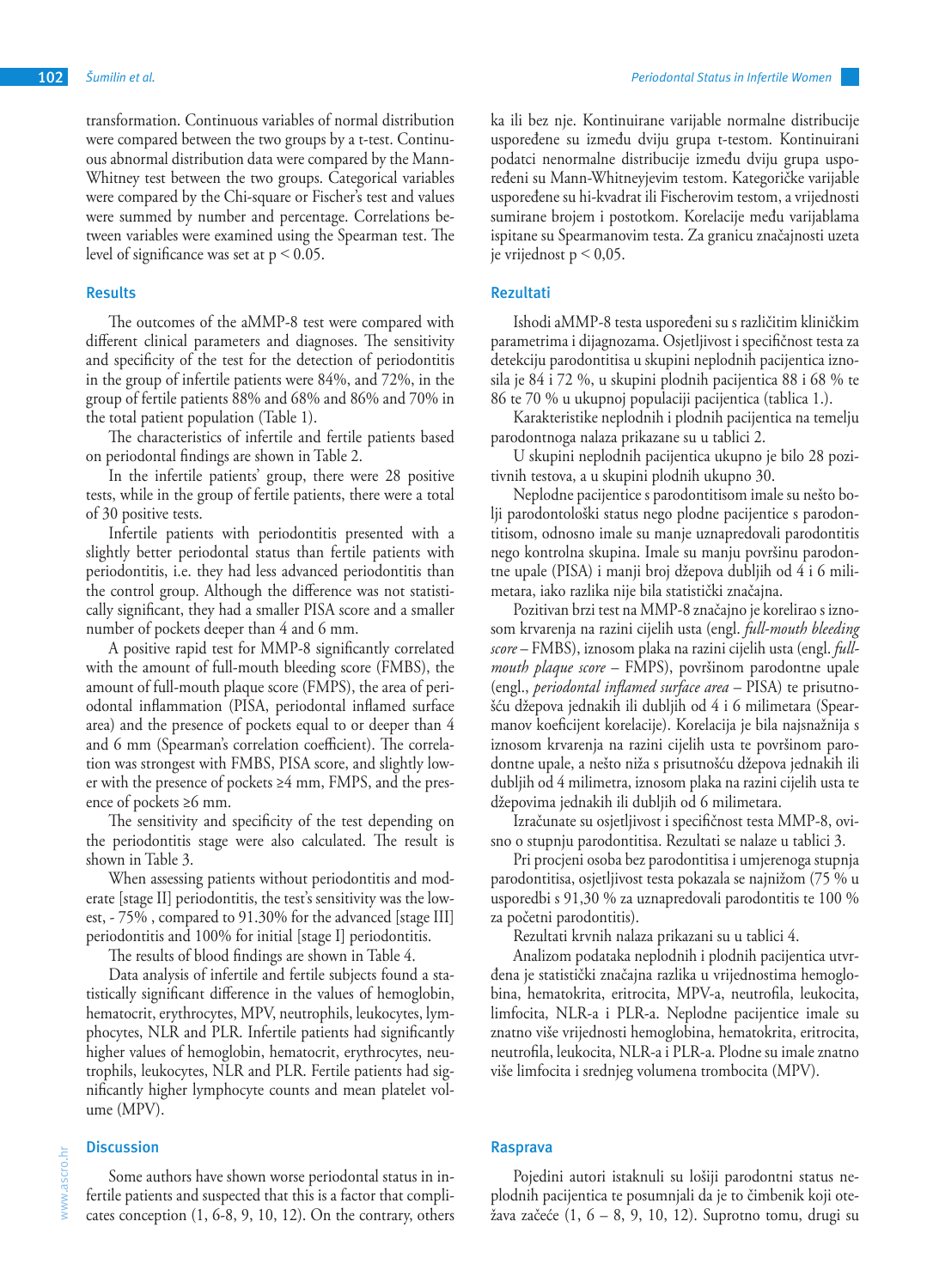**Table 1** Sensitivity and specificity of MMP8 test in the group of infertile and fertile patients in relation to the presence of periodontal pockets ≥4mm and ≥6mm, bleeding index at the level of the mouth ≥15%, periodontal disease (gingivitis or periodontitis) and periodontitis. **Tablica 1.** Osjetljivost i specifičnost MMP-8 testa u grupi neplodnih i plodnih pacijentica u odnosu prema prisutnosti parodontnih džepova

| <b>ca 1.</b> Objectivost i specificilost mini- o testa a grupi neptoumi i ploumii pacifentica a ounosa prema prisutnosti parouom |  |  |  |
|----------------------------------------------------------------------------------------------------------------------------------|--|--|--|
| ≥4mm i ≥6mm, indeksu krvarenja na razini usta ≥15 %, parodontnoj bolesti (gingivitis i parodontitis) i parodontitisu             |  |  |  |
|                                                                                                                                  |  |  |  |

| Periodontal finding . Parodontni nalaz            |                            | Infertile • Neplodne<br>$(N=50)$ | Fertile • Plodne<br>$(N=50)$ | Total • Ukupno<br>$(N=100)$ |
|---------------------------------------------------|----------------------------|----------------------------------|------------------------------|-----------------------------|
| Periodontal pocket ≥4 mm • Parodontni džep ≥4 mm  | Sensitivity • Osjetljivost | 65 %                             | 61.4 %                       | $63.3\%$                    |
|                                                   | Specificity • Specifičnost | 100 %                            | 83.3%                        | 90 %                        |
| Periodontal pocket ≥6 mm · Parodontni džep ≥ 6 mm | Sensitivity • Osjetljivost | $85.5\%$                         | $85\%$                       | 85.3%                       |
|                                                   | Specificity • Specifičnost | 55.6 %                           | 56.7 %                       | 56 %                        |
| $FMBS \ge 15\%$                                   | Sensitivity • Osjetljivost | 62.2 %                           | $65.1\%$                     | 53.6 %                      |
|                                                   | Specificity • Specifičnost | 100 %                            | 71.4 %                       | 83.3%                       |
| Periodontal disease • Parodontna bolest           | Sensitivity • Osjetljivost | 74.3 %                           | 87.1 %                       | 80.3%                       |
|                                                   | Specificity • Specifičnost | 86.7%                            | 84.2%                        | 85.3%                       |
| Periodontitis • Parodontitis                      | Sensitivity • Osjetljivost | 84%                              | 88%                          | 86%                         |
|                                                   | Specificity • Specifičnost | 72%                              | 68%                          | 70%                         |

**Table 2** Characteristics of infertile and fertile patients based on periodontal findings.

| Tablica 2. Karakteristike neplodnih i plodnih pacijentica prema parodontnim nalazima |                                                                                                                               |                                                                                                               |                             |  |  |
|--------------------------------------------------------------------------------------|-------------------------------------------------------------------------------------------------------------------------------|---------------------------------------------------------------------------------------------------------------|-----------------------------|--|--|
|                                                                                      | Infertile . Neplodne<br>$(N=50)$<br>Mean value $\pm SD$ / median (IQR) $\bullet$<br>Srednja vrijednost ±SD / medijan<br>(IQR) | Fertile • Plodne<br>$(N=50)$<br>Mean value ±SD / median (IQR) .<br>Srednja vrijednost ±SD / medijan<br>( IQR) | $P-value$ •<br>P-vrijednost |  |  |
| Age $\bullet$ Dob                                                                    | $36.1 \pm 3.7$                                                                                                                | $37 \pm 2.9$                                                                                                  | $*_{\text{ns}}$             |  |  |
| Number of teeth . Broj zuba                                                          | $27(26-28)$                                                                                                                   | $27(25-28)$                                                                                                   | $*_{\text{ns}}$             |  |  |
| <b>FMBS</b>                                                                          | $38.9 \pm 19.7$                                                                                                               | $37.9 \pm 19.2$                                                                                               | $*_{\text{ns}}$             |  |  |
| <b>FMPS</b>                                                                          | $41.6 \pm 21.5$                                                                                                               | $36 \pm 19$                                                                                                   | $*_{\text{ns}}$             |  |  |
| <b>PISA</b>                                                                          | $645.0 \pm 368.0$                                                                                                             | $700.9 \pm 420.3$                                                                                             | $*_{\text{ns}}$             |  |  |
| Number of pockets ≥4 mm • Broj džepova ≥4 mm                                         | $16(3-29)$                                                                                                                    | $22(6-38)$                                                                                                    | $*$ ns                      |  |  |
| Number of pockets ≥6 mm · Broj džepova ≥6 mm                                         | $0(0-1)$                                                                                                                      | $0(0-6)$                                                                                                      | $*$ ns                      |  |  |
| Positive MMP8 . Pozitivan MMP-8                                                      | 28 (56%)                                                                                                                      | 30 (60%)                                                                                                      | $*_{\text{ns}}$             |  |  |
| Periodontal diagnosis · Parodontna dijagnoza                                         |                                                                                                                               |                                                                                                               | $*_{\text{ns}}$             |  |  |
| Without periodontitis • Bez parodontitisa                                            | 25 (50%)                                                                                                                      | 25 (50%)                                                                                                      |                             |  |  |
| Periodontitis stage I · I. stupanj parodontitisa                                     | 7(14%)                                                                                                                        | $0(0\%)$                                                                                                      |                             |  |  |
| Periodontitis stage II · II. stupanj parodontitisa                                   | $10(20\%)$                                                                                                                    | $10(20\%)$                                                                                                    |                             |  |  |
| Periodontitis stage III · III. stupanj parodontitisa                                 | 8(16%)                                                                                                                        | 15 (30%)                                                                                                      |                             |  |  |
| *ns- non significant • nije značajno                                                 |                                                                                                                               |                                                                                                               |                             |  |  |

**Table 3** Sensitivity and specificity of MMP8 test in distinguishing subjects without periodontitis and with different stages of periodontitis. **Tablica 3.** Osjetljivost i specifičnost MMP-8 testa u razlikovanju osoba bez parodontitisa i s različitim stadijima parodontitisa

| Diagnosis • Dijagnoza                                           | Positive aMMP-8 test •<br>Pozitivan aMMP-8 test | Negative aMMP-8 test •<br>Negativan aMMP-8 test     | Total • Ukupno |
|-----------------------------------------------------------------|-------------------------------------------------|-----------------------------------------------------|----------------|
| Periodontitis stage I · I. stupanj parodontitisa                | 7                                               | $\Omega$                                            |                |
| Without periodontitis (N=50) $\bullet$ Bez parodontitisa (N=50) | 15                                              | 35                                                  | 50             |
|                                                                 |                                                 | 95% CI (confidence interval · interval pouzdanosti) |                |
| Test sensitivity . Osjetljivost testa                           | 100.00%                                         | $59.04\% - 100.00$                                  |                |
| Test specificity · Specifičnost testa                           | 70.00%                                          | 55.39% - 82.14%                                     |                |
| Periodontitis stage II · II. stupanj parodontitisa              | 15                                              |                                                     | 20             |
| Without periodontitis (N=50) • Bez parodontitisa (N=50)         | 15                                              | 35                                                  | 50             |
|                                                                 |                                                 | 95% CI (confidence interval · interval pouzdanosti) |                |
| Test sensitivity · Osjetljivost testa                           | 75.00%                                          | 50.90% - 91.34%                                     |                |
| Test specificity • Specifičnost testa                           | 70.00%                                          | 55.39% - 82.14%                                     |                |
| Periodontitis stage III · III. stupanj parodontitisa            | 21                                              | 2                                                   | 23             |
| Without periodontitis (N=50) $\bullet$ Bez parodontitisa (N=50) | 15                                              | 35                                                  | 50             |
|                                                                 |                                                 | 95% CI (confidence interval · interval pouzdanosti) |                |
| Test sensitivity . Osjetljivost testa                           | 91.30%                                          | 71.96% - 98.93%                                     |                |
| Test specificity • Specifičnost testa                           | 70.00%                                          | 55.39% - 82.14%                                     |                |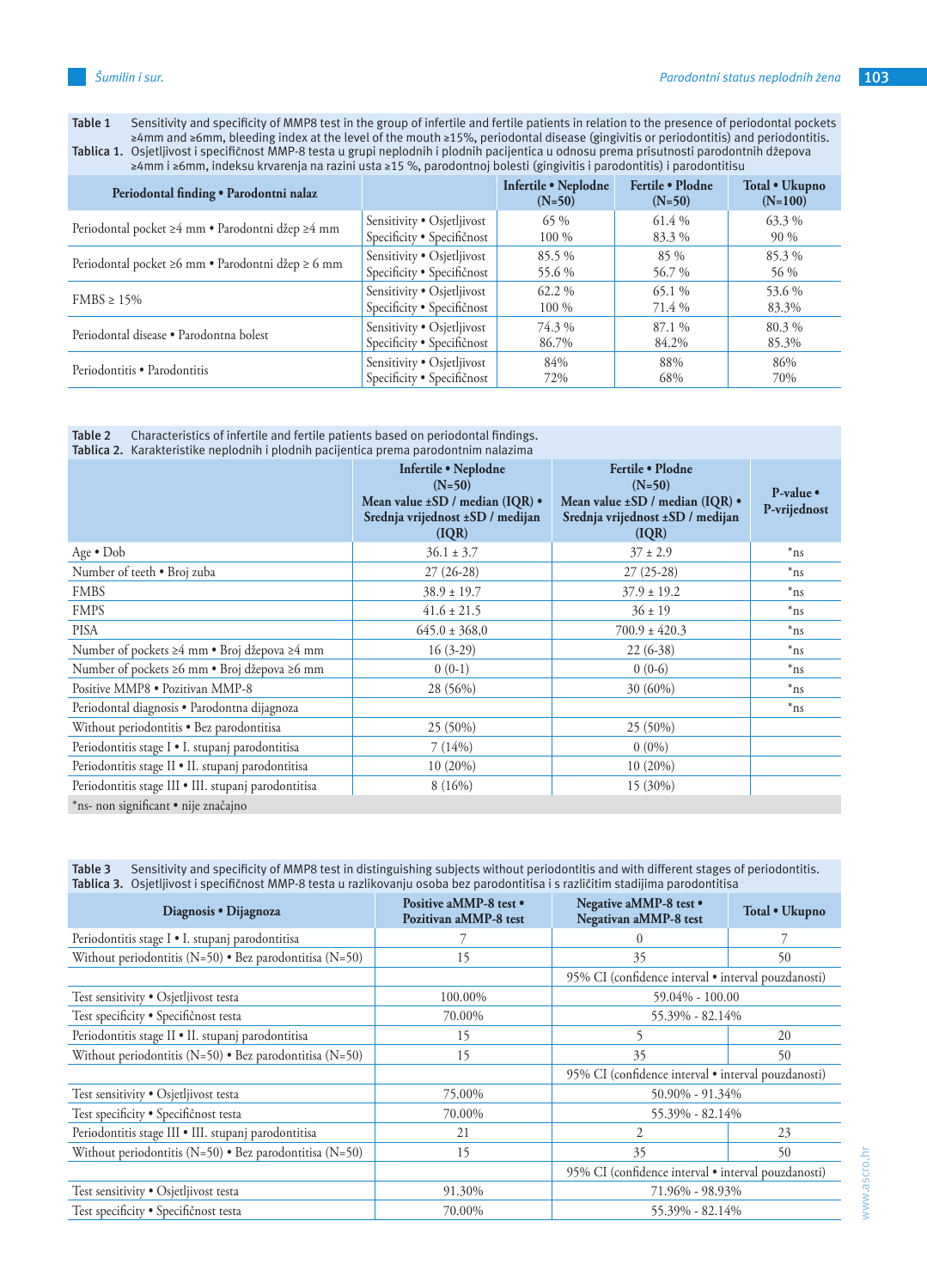| Table 4<br>Biochemical and clinical parameters of infertile and fertile patients.<br>Tablica 4. Biokemijski i klinički parametri neplodnih i plodnih pacijentica |                                                                                                                   |                                                                                                             |                           |
|------------------------------------------------------------------------------------------------------------------------------------------------------------------|-------------------------------------------------------------------------------------------------------------------|-------------------------------------------------------------------------------------------------------------|---------------------------|
|                                                                                                                                                                  | Infertile . Neplodne<br>$(N=50)$<br>Mean value ± SD /median (IQR) .<br>Srednja vrijednost ± SD /medijan<br>( IQR) | Fertile · Plodne<br>$(N=50)$<br>Mean value ±SD /median (IQR) .<br>Srednja vrijednost ±SD /medijan<br>( IQR) | P-value •<br>P-vrijednost |
| Age • Dob                                                                                                                                                        | $36.1 \pm 3.7$                                                                                                    | $37 \pm 2.9$                                                                                                | ns                        |
| Body mass index . Indeks tjelesne mase                                                                                                                           | $21.9(21-23.5)$                                                                                                   | 22 (20.8-23)                                                                                                | ns                        |
| Blood glucose · Šećer u krvi                                                                                                                                     | $5.3 \pm 0.4$                                                                                                     | $5.3 \pm 0.5$                                                                                               | ns                        |
| Hemoglobin . Hemoglobin                                                                                                                                          | $135.4 \pm 7$                                                                                                     | $130.6 \pm 6.7$                                                                                             | $0.0007$ (t-test)         |
| Hematocrite · Hematokrit                                                                                                                                         | $0.409 \pm 0$                                                                                                     | $0.397 \pm 0$                                                                                               | $0.0079$ (t-test)         |
| Erythrocytes · Eritrociti                                                                                                                                        | $4.5 \pm 0.3$                                                                                                     | $4.4 \pm 0.2$                                                                                               | $0.0285$ (t-test)         |
| MCH (mean corpuscular hemoglobin · prosječni<br>hemoglobin u eritrocitu)                                                                                         | 29.9 (29.4-30.7)                                                                                                  | 29.7 (28.4-30.4)                                                                                            | ns                        |
| MCHC (mean corpuscular hemoglobin concentration .<br>prosječna koncentracija hemoglobina u eritrocitu)                                                           | $333 \pm 9.9$                                                                                                     | $329.4 \pm 11,5$                                                                                            | ns                        |
| MCV (mean corpuscular volume · prosječni volume<br>eritrocita)                                                                                                   | $90.2 \pm 4.5$                                                                                                    | $90 \pm 3.6$                                                                                                | ns                        |
| RDW (Red blood cell Distribution Width · raspodjela<br>eritrocita po obujmu)                                                                                     | $12.7(12.4-13)$                                                                                                   | 13 (12.4-13.2)                                                                                              | ns                        |
| Thrombocytes . Trombociti                                                                                                                                        | $251.4 \pm 46.2$                                                                                                  | $246.9 \pm 45$                                                                                              | ns                        |
| MPV (mean platelet volume · srednji volumen<br>trombocita)                                                                                                       | $8(7.5-8.5)$                                                                                                      | $8.4(8-9,1)$                                                                                                | 0.0155 (Mann-<br>Whitney) |
| Monocytes · Monociti                                                                                                                                             | $5.7 \pm 1.3$                                                                                                     | $6.3 \pm 1.5$                                                                                               | ns                        |
| Neutrophils · Neutrofili                                                                                                                                         | $58.2 \pm 8.3$                                                                                                    | $55.1 \pm 6.5$                                                                                              | $0.0439$ (t-test)         |
| Leukocytes · Leukociti                                                                                                                                           | $7.1 \pm 1.8$                                                                                                     | $6 \pm 1.2$                                                                                                 | $0.0003$ (t-test)         |
| Limphocytes . Limfociti                                                                                                                                          | $31.5 \pm 7.2$                                                                                                    | $34.2 \pm 6.5$                                                                                              | $0.0478$ (t-test)         |
| Bazophils · Bazofili                                                                                                                                             | $1(1-1)$                                                                                                          | $1(0.5-1)$                                                                                                  | ns                        |
| Eosinophils · Eozinofili                                                                                                                                         | $2.8 \pm 1.6$                                                                                                     | $2.9 \pm 1.5$                                                                                               | ns                        |
| NLR (neutrophil-to-lymphocyte ratio · omjer<br>neutrofila i limfocita)                                                                                           | $1.815(1.500 - 2.370)$                                                                                            | $1.58(1.370 - 1.800)$                                                                                       | 0.0121 (Mann-<br>Whitney) |
| PLR (platelet-to-lymphocyte ratio · omjer trombocita<br>i limfocita)                                                                                             | $8.68$ (7.140 – 9.830)                                                                                            | $7.07(6.110 - 7.700)$                                                                                       | 0.0088 (Mann-<br>Whitney) |
| Alanine aminotransferase · Alanin aminotransferaza                                                                                                               | $23(18-29)$                                                                                                       | 21 (18-24)                                                                                                  | ns                        |
| Aspartate aminotransferase · Aspartat aminotransferaza                                                                                                           | $17(15,8-20)$                                                                                                     | $17(15-20)$                                                                                                 | ns                        |
| Fibrinogen                                                                                                                                                       | $2.4(2.2-2.9)$                                                                                                    | $2.3(2.2-2.4)$                                                                                              | ns                        |
| Erythrocyte sedimentation rate · Sedimentacija<br>eritrocita                                                                                                     | $6.4 \pm 3.9$                                                                                                     | $6.8 \pm 4.2$                                                                                               | ns                        |

C reactive protein • C reaktivni protein  $1.9 \pm 1.3$  2.7  $\pm 3.9$  ns

**Table 4** Biochemical and clinical parameters of infertile and fertile patients.

have reported that the periodontal status of patients has not affected the outcome of the IVF procedure (31). Early diagnosis of periodontitis in the group of infertile patients would enable treatment on time, leading to the elimination of inflammatory stimuli. The papers published after the adoption of the new classification of periodontitis in 2018 (27) considered the rapid test for aMMP-8 from oral mouth rinse, as used in present research, a key marker for early diagnosis and monitoring disease activity consistent with the new classification (32, 33).

Our results have shown that sensitivity and specificity of the test for detection of periodontitis in the group of infertile patients was 84%, and 72%, in the group of fertile patients 88% and 68% and 86% and 70% in the total patient population. Rautava et al. (34) showed lower sensitivity and specificity of the test in patients diagnosed with Crohn's disease, compared with the control group (Crohn's disease group sensitivity 60%, specificity 75%; control group sensitivity 90%,

naveli da parodontni status nije utjecao na ishode IVF postupaka (31). Rana dijagnoza parodonititsa, kad je riječ o neplodnim pacijenticama, omogućila bi pravodobnu terapiju i eliminaciju upalnih žarišta. U radovima objavljenima nakon prihvaćanja nove klasifikacije parodontitisa 2018. godine (27) predlaže se brzi test za aMMP8 iz ispirka usne šupljine, kakav je korišten i u ovom istraživanju, kao ključni biljeg za ranu dijagnozu i praćenje aktivnosti bolesti koja je u skladu s novom klasifikacijom (32, 33).

Prema našim rezultatima, osjetljivost i specifičnost testa za detekciju parodontitisa u skupini neplodnih pacijentica iznosila je 84 i 72 %, u skupini plodnih pacijentica 88 i 68 % te 86 i 70 % u ukupnoj populaciji pacijentica. Rautava i suradnici (34) zabilježili su nižu osjetljivost i specifičnost testa u pacijentica s dijagnozom Crohnove bolesti, u usporedbi s kontrolnom skupinom (skupina s Crohnovom bolešću: osjetljivost 60 %, specifičnost 75 %; kontrolna skupina osjetljivost 90 %, specifičnost 80 %). Zaključili su da dijagnostič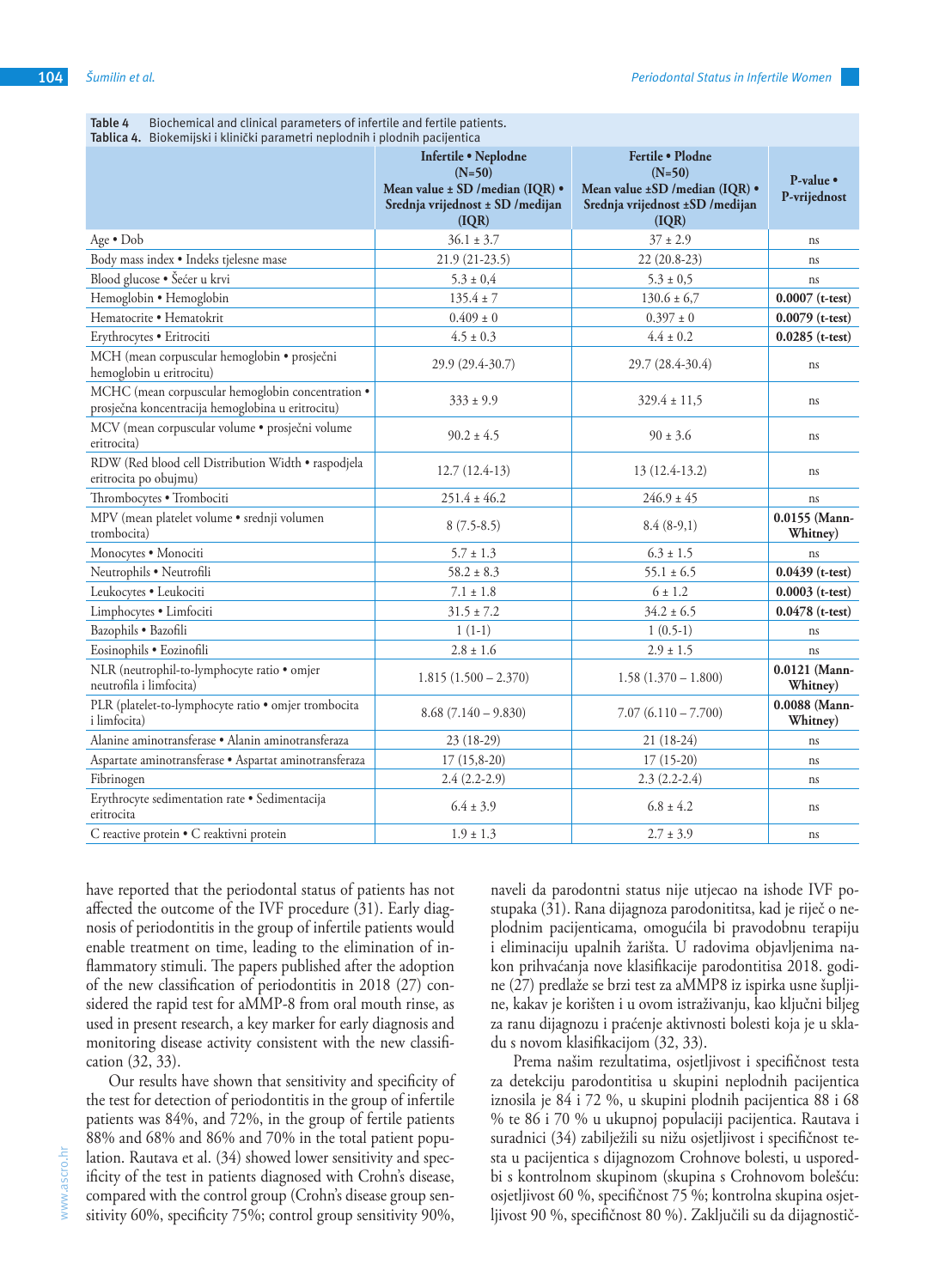specificity 80%). They concluded that the diagnostic reliability of the test might be compromised in individuals with additional inflammatory conditions due to similar mechanisms underlying disease development. This study is the only published article that has compared the diagnostic reliability of the test in patients with other inflammatory conditions and / or impaired immune responses (34).

The results of Heikkinen et al. (35) showed slightly lower test sensitivity than ours, 76.5% in more than two sites with deep periodontal pockets while specificity was higher than ours, 96.7%. On the contrary, Deng et al. (18) have shown much lower sensitivity while specificity was similar to ours, 67.1% and 68.8%. They concluded that when performing the test, the number of teeth in the mouth should be considered because with a smaller number of teeth, the concentration of aMMP-8 decreases and the reliability of the test decreases (18 stud). In the present study, patients with a minimum of 20 teeth were included. A significant correlation of the rapid aMMP-8 test with FMBS, FMPS, PISA and the presence of pockets equal to or deeper than 4 and 6 mm was observed, which is consistent with the literature (30).

Regarding the test's sensitivity in relation to the staging of periodontitis, it would be expected that the sensitivity of the test increases with the increased stage of periodontitis, as shown by previous authors (18, 30), however, some of our results deviate from this assumption. Namely, our results showed a test sensitivity of 100% for the detection of mild (stage I) periodontitis, 75% for the detection of moderate (stage II) periodontitis and 91.30% for the detection of severe/advanced (stage III) periodontitis. The explanation probably lies in the small number of patients with mild periodontitis (seven). The results of our study coincide with the published results of Izadi-Borujeni et al. (36), who in a study of 60 patients showed a test sensitivity of 87% and a test specificity of 60% in the detection of chronic periodontitis. The same authors calculated the sensitivity and specificity of the test in relation to the severity of periodontitis, and in the case of generalized moderate periodontitis, the sensitivity was 80% and specificity 60%, while in the case of generalized advanced periodontitis, the sensitivity of the test was 93%, with the same specificity. This is consistent with our results showing a test sensitivity of 91.3% and a specificity of 70% when detecting severe periodontitis.

Our research hypothesis was that in patients with idiopathic infertility, we would have a greater number of positive tests, which will be a consequence of a) worse periodontal condition and / or b) increased inflammatory response in the body. Based on the obtained results, this hypothesis has been rejected because it was shown that patients with idiopathic infertility had milder staging of periodontitis than the control group. Thus we can explain a smaller number of positive tests. This is inconsistent with published studies that have shown poorer periodontal status in patients with idiopathic infertility (1, 8, 10, 12). A possible explanation might be that infertile women included in our study were more aware of their oral health, or that they had different economic or educational background which might also affect their oral health, which was not considered in this study. The length of ka pouzdanost testa može biti kompromitirana u osoba s dodatnim upalnim stanjima zbog sličnih mehanizama u podlozi razvoja bolesti. To je i jedini članak koji je objavljen, a uspoređivao je dijagnostičku pouzdanost testa kod pacijentica s prisutnim drugim upalnim stanjem i/ili narušenim imunosnim odgovorom (34).

Rezultati Heikkinena i suradnika (35) pokazali su nešto nižu osjetljivost testa od naše – 76,5 % u slučaju više od dvaju mjesta s dubokim parodontnim džepovima, a specifičnost je bila viša od naše – 96,7 %. Deng i suradnici (18) uočili su, pak, znatno nižu osjetljivost, a specifičnost je bila slična našoj – 67,1 i 68,8 %. Zaključili su da pri primjeni testa treba voditi računa o broju zuba u ustima jer se s manjim brojem zuba smanjuje koncentracija aMMP-8 pa tako i pouzdanost testa (18). U ovo istraživanje bile su uključene pacijentice s minimalno 20 zuba. Uočena je značajna korelacija brzoga testa aMMP-8 s FMBS-om, FMPS-om, PISA-om i prisutnošću džepova jednakih ili dubljih od 4 i 6 milimetara, što je u skladu s literaturom (30).

Kad je riječ o osjetljivosti testa u odnosu na stupanj parodontitisa, očekivano bi bilo da njegova osjetljivost raste s porastom stupnja parodontitisa, kako pokazuju prethodni autori (18, 30), no dio naših rezultata odstupa od te pretpostavke. Naime, naši rezultati pokazali su osjetljivost testa od 100 % za detekciju blagoga stupnja parodontitisa, 75 % za detekciju umjerenoga stupnja i 91,30 % pri detekciji teškoga stupnja parodontitisa. Razlog za takve rezultate vjerojatno je u malom broju pacijentica s umjerenim stupnjem parodontitisa (sedam). Rezultati našeg istraživanja podudaraju se s objavljenim rezultatima Izadi-Borujenija i suradnika (36) koji su u istraživanju na 60 pacijenata pokazali osjetljivost testa od 87 %, te njegovu specifičnost od 60 % pri detekciji kroničnoga parodontitisa. Isti autori izračunali su i osjetljivost i specifičnost testa u odnosu prema opsegu parodontitisa te je u slučaju generaliziranoga umjerenoga parodontitisa osjetljivost iznosila 80 %, a specifičnost 60 %, a u slučaju generaliziranoga uznapredovaloga parodontitisa osjetljivost testa iznosila je 93 %, uz istu specifičnost. To je u skladu s našim rezultatima koji su pokazali osjetljivost testa od 91,3 % i specifičnost od 70 % pri detekciji uznapredovaloga parodontitisa.

Hipoteza našeg istraživanja bila je da ćemo kod pacijentica s idiopatskom neplodnošću imati veći broj pozitivnih testova što će biti posljedica:

- a) lošijega parodontnoga stanja i/ili
- b) pojačanoga upalnoga odgovora u organizmu.

Na temelju naših rezultata moramo odbaciti tu hipotezu jer su rezultati pokazali da su pacijentice s idiopatskom neplodnošću imale blaži stupanj parodontitisa nego kontrolna skupina, te time možemo objasniti manji broj pozitivnih testova. To je proturječno objavljenim istraživanjima koja su pokazala lošiji parodontni status pacijentica s idiopatskom neplodnošću (1, 8, 10, 12). Moguće objašnjenje za to može biti da su neplodne žene uključene u naše istraživanje bile svjesnije svojega oralnoga zdravlja ili da su imale različitu ekonomsku ili obrazovnu pozadinu, što bi također moglo utjecati na njihovo oralno zdravlje, no to nije uzeto u obzir u ovoj studiji. Ograničavajući čimbenik je i trajanje istraživanja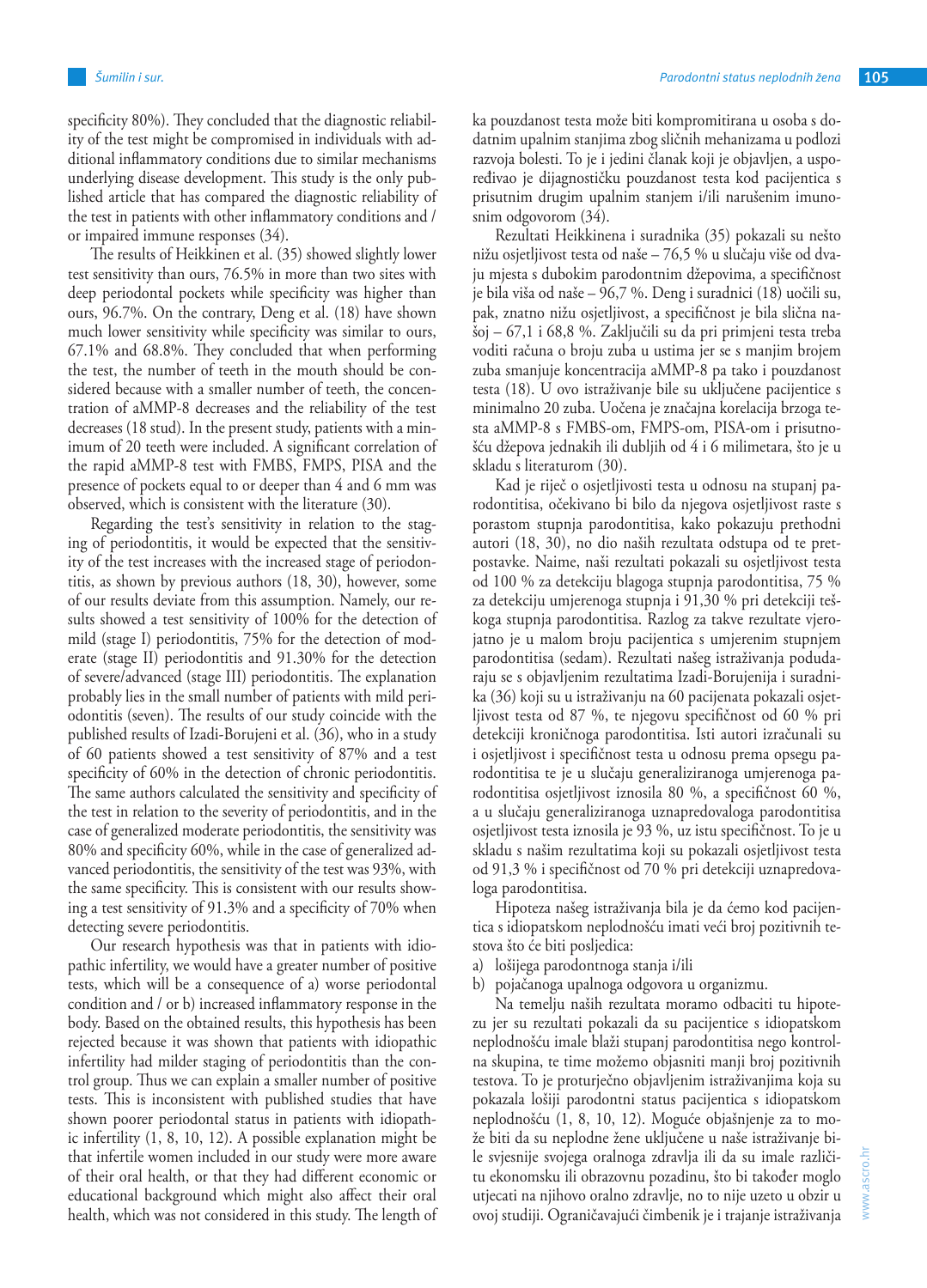the study is also a limiting factor and it is possible that their oral status was different in the time of establishing the diagnosis of infertility.

In the present study, we have observed a few significant differences between infertile and fertile women regarding the blood findings. Infertile patients had significantly higher values of hemoglobin, hematocrit, erythrocytes, neutrophils, platelets and leukocytes. A possible explanation might be that infertile women frequently take multivitamin preparations, increasing their number of erythrocytes, hematocrit, and hemoglobin. Rudnicka et al. (37) have showed elevated leukocyte counts and CRP in patients with PCOS and concluded that the main predictive factors for elevated CRP are BMI (Body Mass Index) and IR (insulin resistance). Our results, which have shown only significantly higher leukocytes in infertile patients, but without a significant difference in CRP, are consistent with the literature (37) because all of our patients had a normal range of BMI, and significant difference in CRP between the study and control group was not observed. Fertile patients had significantly higher mean platelet volume (MPV) and lymphocyte counts. A study of Cakiroglu et al. (21) proved that MPV values negatively correlated with clinical pregnancy. This is in contrast with our results which have shown higher MPV values in fertile women. We might speculate that their MPV values had been lower before pregnancy. The results from the literature show that lymphocytes are positive predictive markers for fertilization rate (22, 23), which is in accordance with present results of significantly increased lymphocytes in fertile patients.

The present results have shown that PLR and NLR were significantly increased in infertile patients. In previous studies, NLR and PLR were found to be biomarkers of different inflammatory obstetric conditions, with conflicting results. As reported in the literature, NLR and PLR are increased in women with endometriosis (38-40) and increased NLR and estradiol-progesterone ratio can be used to predict the development of ovarian hyperstimulation syndrome in patients undergoing controlled ovarian hyperstimulation during in vitro fertilization cycles (41). A systematic review has shown that NLR values could be a useful biomarker for predicting preterm delivery (42). On the contrary, Yldrm et al. (43) have demonstrated lower NLR values in patients diagnosed with premature ovarian failure (POI). NLR appears to be a promising marker for POI, one of the possible unrecognized causes of idiopathic infertility, even in the early stages while there is no clinical manifestation of premature menopause yet, and thus can direct clinicians to timely therapy (43). PLR, which was significantly increased in infertile women in our study, according to the literature, seems to be a promising marker for predicting implantation failure (21).

Our research has some limitations. When including patients in the control group, we did not have a predetermined deadline when the pregnancy occurred, and it is possible that the periodontal status of our patients during the examination was different from the status before the pregnancy.

te je moguće da je njihov oralni status bio različit u vrijeme postavljanja dijagnoze neplodnosti.

Naši rezultati pokazali su nekoliko značajnih razlika u krvnim nalazima neplodnih i plodnih žena. Neplodne su imale znatno više vrijednosti hemoglobina, hematokrita, eritrocita, neutrofila, trombocita i leukocita. Moguće objašnjenje za to jest da neplodne žene često uzimaju multivitaminske preparate koji povećavaju vrijednosti eritrocita, hemoglobina i hematokrita. Rudnička i suradnici (37) zabilježili su povišeni broj leukocita i CRP-a u pacijentica s PCOS-om i zaključili da su glavni prediktivni čimbenici za povišeni CRP indeks tjelesne mase (BMI) i inzulinska rezistencija (IR). Naši rezultati, koji pokazuju samo znatno više leukocita u neplodnih pacijentica ali bez značajne razlike u CRP-u, u skladu su s literaturom (37) jer su sve naše ispitanice imale i normalan raspon BMI-ja te značajna razlika u CRP-u između studije i kontrolne skupine nije opažena. Plodne pacijentice imale su znatno povišen broj limfocita i srednji volumen trombocita (MPV). Cakiroglu i suradnici (21), u svojem istraživanju s neplodnim pacijenticama sa sindromom policističnih jajnika, pokazali su u postupku IVF-a da vrijednosti MPV-a negativno koreliraju s kliničkom trudnoćom. To je suprotno našim rezultatima koji su pokazali više vrijednosti MPV-a u plodnih pacijentica. Mogli bismo nagađati da su njihove vrijednosti MPV-a bile niže prije trudnoće. Plodne pacijentice imale su značajno povišene limfocite, što je u skladu s objavljenim rezultatima prema kojima su limfociti pozitivan prediktivni biljeg za stopu fertilizacije (22, 23).

Naši rezultati pokazali su da su PLR i NLR značajno povišeni u neplodnih pacijentica. Ranija istraživanja pokazala su da su PLR i NLR biomarkeri u različitim upalnim ginekološkim stanjima, s proturječnim rezultatima. Kao što je objavljeno u literaturi, NLR i PLR povećani su u žena s endometriozom (38 – 40), a povećani omjer NLR-a te estradiola i progesterona može se koristiti za predviđanje pojave sindroma hiperstimulacije jajnika u pacijentica podvrgnutih kontroliranoj hiperstimulaciji jajnika tijekom ciklusa oplodnje *in vitro* (41). Sustavni pregled pokazao je da se vrijednosti NLRa mogu koristiti kao biomarker za predviđanje prijevremenog porođaja (42). Suprotno tomu, Yldrm i suradnici (43) pronašli su niže vrijednosti NLR-a u pacijentica s prijevremenim zatajenjem jajnika. Čini se da je NLR obećevajući biljeg za prijevremeno zatajenje jajnika, jedan od mogućih neprepoznatih uzroka idiopatske neplodnosti, čak i u ranim fazama kada još nema kliničke manifestacije menopauze te zato može usmjeriti kliničare na pravodobnu terapiju (43). PLR, koji je značajno povišen u neplodnih žena u našem istraživanju, prema literaturi se čini kao obećavajući biljeg za predviđanje neuspjeha implantacije (21).

Naše istraživanje ima neka ograničenja. Pri uključivanju pacijentica u kontrolnu skupinu nismo imali unaprijed definirani rok kada je ostvarena trudnoća te je moguće da je njihov parodontni status tijekom pregleda bio drukčiji od statusa u razdoblju ostvarivanja trudnoće.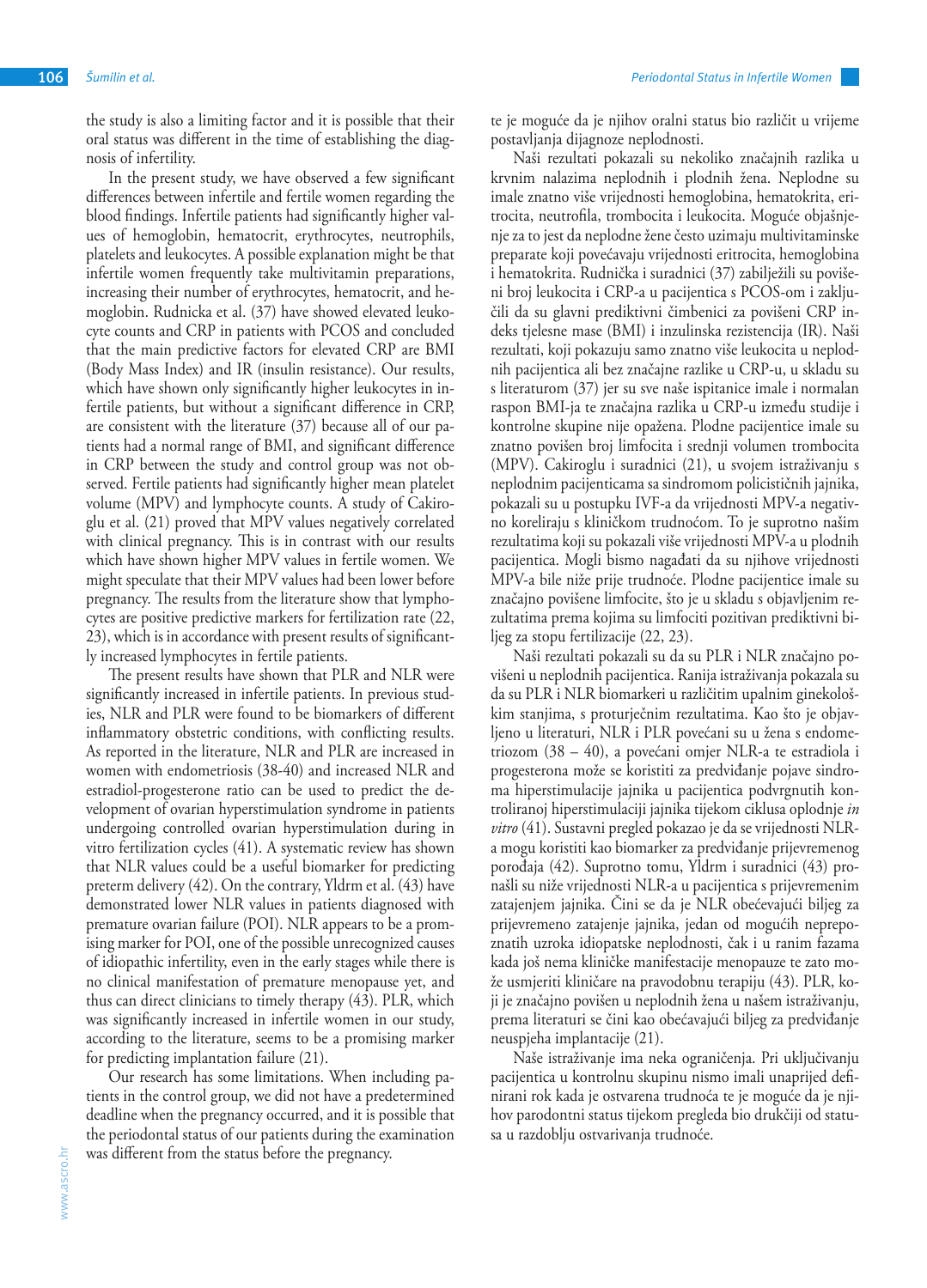Our results have shown that infertile patients had better periodontal status and less advanced periodontitis than fertile women of the same age, although they had significantly increased inflammatory blood parameters. These results do not support the assumption that periodontitis-induced inflammatory response may have a role in the etiology of idiopathic infertility. When interpreting the results of aMMP-8 tests for diagnosis of periodontitis, one should consider the periodontal status of the examined population (sensitivity and specificity of the test increase with the staging of periodontitis).

## **Conflict of interest**

## None declared.

**Author contributions: L.Š.** – primary clinical investigator, data collection, concept and design, interpretation, visualization, writing, approval of the article for publication; **L.M**.- clinical investigator; review and editing; **I.P**.-clinical investigator; review and editing; **I.S**. - formal analysis, statistical analysis, interpretation; **I.J.** – data collection, visualization, writing; **K.K..** – supervision, critical review and editing, approval of the article for publication; **B.L.B**. – clinical research operator, concept and design, interpretation, writing, critical review and editing.

#### **Sažetak**

**Uvod**: Literaturni podatci upućuju na to da neplodne pacijentice imaju lošiji parodontni status, što može biti uzrok komplikacijama tijekom začeća. Cilj ove studije bio je validacija aMMP-8 *point-of-care* testa iz ispirka usne šupljine u populaciji žena s neobjašnjivom neplodnošću u usporedbi s plodnim ženama odgovarajuće dobi s parodontitisom i bez njega. Nadalje, analizirani su upalni parametri uzorkovane krvi i uspoređeni između dviju skupina. Pretpostavljali smo da će neplodne žene imati lošiji parodontni status i veći broj pozitivnih testova aMMP-8 u usporedbi s plodnima te da će im biti povišeni upalni parametri iz krvi. **Materijal i metode**: U istraživanje je bilo uključeno 50 zdravih žena s urednim ovulacijskim ciklusima u dobi od 25 do 45 godina i strogo definiranom neobjašnjivom (idiopatskom) neplodnošću i 50 zdravih žena iste dobi s urednim ovulacijskim ciklusima koje su zatrudnjele i rodile prirodnim putem. **Rezultati:** Osjetljivost i specifičnost testa za otkrivanje parodontitisa iznosila je 84 i 72 % u skupini neplodnih pacijentica, 88 i 68 % u skupini plodnih te 86 i 70 % u ukupnoj populaciji pacijentica. Neplodne pacijentice s parodontitisom imale su manje uznapredovali parodontitis od kontrolne skupine, iako ta razlika statistički nije bila značajna. Upalni parametri u krvi bili su značajno viši u neplodnih žena nego u plodnih. **Zaključak:** Ovo istraživanje pokazalo je da su neplodne žene imale bolji parodontni status i manje uznapredovali parodontitis od plodnih žena iste dobi. Dakle, pri tumačenju rezultata dobivenih testovima aMMP-8 za dijagnostiku parodontitisa treba imati na umu parodontni status ispitivane populacije.

#### **References**

- 1. Hart R, Doherty DA, Pennell CE, Newnham IA, Newnham JP. Periodontal disease: a potential modifable risk factor limiting conception. Hum Reprod. 2012 May;27(5):1332-42.
- 2. Goldenberg RL, Culhane JF. Pre-term birth and periodontal disease. N Engl J Med. 2006;355(18):1925-7.
- 3. Gibbs RS. The relationship between infections and adverse pregnancy outcomes: an overview. Ann Periodontol. 2001;6:53-63.
- 4. Offenbacher S, Katz V, Fertik G, Collins J, Boyd D, Maynor G, et al. Periodontal Infection as a Possible Risk Factor for Pre-term Low Birth Weight. J Periodontol. 1996 Oct;67(10 Suppl):1103-13.
- 5. Pretorius C, Jagatt A, Lamont RF. The relationship between periodontal disease, bacterial vaginosis, and pre-term birth. J Perinat Med. 2007;35(2):93-9.
- 6. Klinger A, Hain B, Yaffe H, Schonberger O. Periodontal status of males attending an in vitro fertilization clinic. J Clin Periodontol. 2011 Jun;38(6):542-6.
- 7. Nwhator SO, Umeizudike KA, Ayanbadejo PO, Opeodu OI, Olamijulo JA, Sorsa T. Another reason for impeccable oral hygiene: oral hygiene-sperm count link. J Contemp Dent Pract. 2013;15(3):352–8.
- 8. Kavoussi SK, West BT, Taylor GW, Lebovic DI. Periodontal disease and endometriosis: analysis of the National Health and Nutrition Examination Survey. Fertil Steril. 2009;91(2):335-42.

Naši rezultati pokazali su da su neplodne pacijentice imale bolji parodontni status i manje uznapredovali parodontitis u usporedbi s kontrolnom skupinom plodnih žena iste dobi, iako su imale značajno povišene krvne upalne parametre. Ti rezultati ne podupiru pretpostavku da bi parodontitisom prouzročen upalni odgovor mogao imati ulogu u etiologiji idiopatske neplodnosti. Pri interpretaciji rezultata testa aMMP-8 za dijagnostiku parodontitisa treba imati na umu parodontni status ispitivane populacije (osjetljivost i specifičnost testa rastu sa stupnjem uznapredovalosti parodontitisa).

#### **Sukob interesa**

Autori nisu bili u sukobu interesa.

**Doprinos autora: L. Š**. – primarni klinički istraživač, prikupljanje podataka, koncept i dizajn, interpretacija, vizualizacija, pisanje, odobrenje članka za objavu; **L. M**. – klinički istraživač; pregled i uređivanje; **I. P.** – klinički istraživač; pregled i uređivanje; **J. E**. – formalna analiza, statistička analiza, interpretacija; **I. J**. – prikupljanje podataka, vizualizacija, pisanje; **K. K**.. – nadzor, kritički osvrt i uređivanje, odobrenje članka za objavu ; **B. L. B**. – voditelj kliničkoga istraživanja, koncept i dizajn, interpretacija, pisanje, kritički pregled i uređivanje

> **Zaprimljen:** 12. veljače 2022. **Prihvaćen:** 21. travnja 2022.

**Adresa za dopisivanje**

Božana Lončar Brzak Sveučilište u Zagrebu Stomatološki fakultet Zavod za oralnu medicinu Gundulićeva 5, 10 000 Zagreb, Hrvatska tel: +38514802 124 bozana.loncar@gmail. Com loncar@sfzg.hr

**MeSH pojmovi:** parodontitis; neplodnost kod žena; matriks metaloproteinaza 8; upala

- 9. Paju S, Oittinen J, Haapala H, Asikainen S, Paavonen J PP. Porphyromonas gingivalis may interfere with conception in women. J Oral Microbiol. 2017 Jun 12;9(1):1330644.
- 10. Telatar GY, Gürlek B, Telatar BC. Periodontal and caries status in unexplained female infertility: A case-control study. J Periodontol. 2021 Mar;92(3):446-454.
- 11. Bieniek KW, Riedel HH. Bacterial foci in the teeth, oral cavity, and jaw--secondary effects (remote action) of bacterial colonies with respect to bacteriospermia and subfertility in males. Andrologia. 1993; 25(3):159-62.
- 12. Machado V, Botelho J, Proença L, Mendes JJ. Comparisons of periodontal status between females referenced for fertility treatment and fertile counterparts: A pilot case–control study. Int J Environ Res Public Health. 2020;17(15):5281.
- 13. Marcaccini AM, Novaes AB Jr, Meschiari CA, Souza SL, Palioto DB, Sorgi CA, et al. Circulating matrix metalloproteinase-8 (MMP-8) and MMP-9 are increased in chronic periodontal disease and decrease after non-surgical periodontal therapy. Clin Chim Acta. 2009; 409(1-2):117-22.
- 14. Sorsa T, Tjäderhane L, Konttinen YT, Lauhio A, Salo T, Lee HM, et al. Matrix Metalloproteinases: Contribution to Pathogenesis, Diagnosis and Treatment of Periodontal Inflammation. Ann Med. 2006; 38(5):306-21.